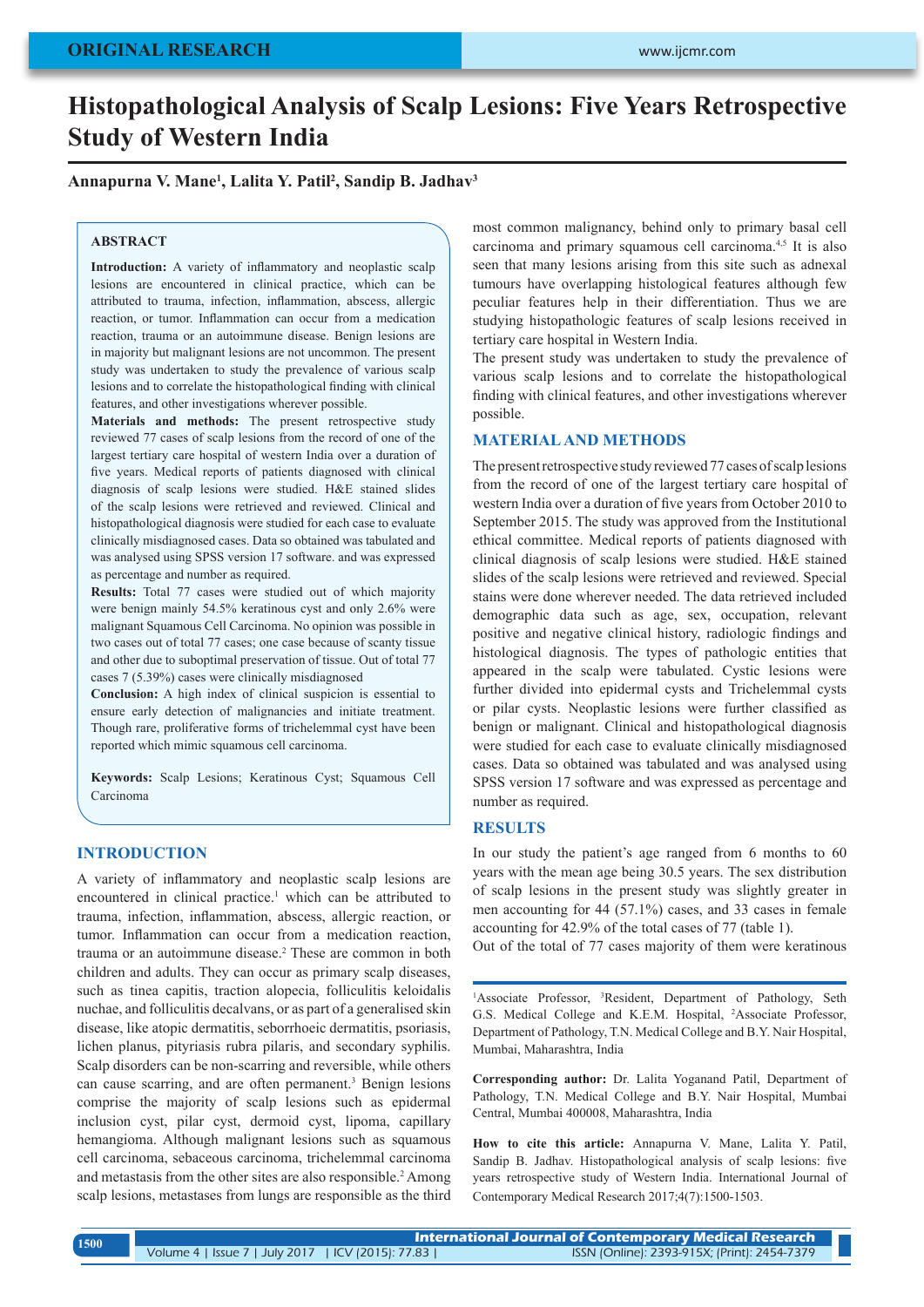cysts, accounting for 42 of total cases, (54.5%) (table 2). Epidermal inclusion cysts constituted 15 cases which accounted for 35.7% of the total keratinous Cysts. One ruptured epidermal inclusion cyst shows foreign body granuloma. Pilar cysts or TC was the most common variant constituted 27 of the total, which accounted for 64.3% of the total cases (table 3). Lipoma and vascular lesions were seen in nine cases are in equal proportion, each accounting for 11.7% of all cases (table 2). Among vascular lesions, the most common lesion was Capillary hemangioma found in four cases accounting for 44.4% of all vascular lesions followed by Granuloma pyogenicum in three cases accounting for 33.3% of all vascular lesions. Arterio-venous malformation seen in two cases accounting for 22.2% of all vascular lesions (table 3).

Adnexal lesions consisted of five cases accounting for 6.5% of the total cases (table 2). Among them, the most common lesions were dermoid cysts seen in four cases (most commonly in parietal region) accounting for 80% of all adnexal lesions followed by Chondroid syringoma which was seen in one case accounting for 20% of all cases of adnexal lesions. Keratinized squamous epithelial lining was present in all four cases. Intraluminal keratin fragments were seen in three out of four

| <b>Details</b>                                                        | No. of cases $=77$ |  |
|-----------------------------------------------------------------------|--------------------|--|
| Mean Age                                                              | $30.5$ years       |  |
| Male                                                                  | 44 (57.1%)         |  |
| Female                                                                | 33 (42.9%)         |  |
| Male:Female                                                           | 13.1               |  |
| Clinically misdiagnosed cases                                         | $7(5.39\%)$ cases  |  |
| <b>Table-1:</b> Demographic details and Clinically misdiagnosed cases |                    |  |

| <b>Type of Lesion</b>           | Cases $(n=77)$ |  |
|---------------------------------|----------------|--|
| Keratinous cysts                | 42 (54.5%)     |  |
| Lipoma                          | $9(11.7\%)$    |  |
| Vascular lesion                 | $9(11.7\%)$    |  |
| Adnexal lesions                 | $5(6.5\%)$     |  |
| Malignant lesions               | $2(2.6\%)$     |  |
| Miscellaneous group             | $7(9.1\%)$     |  |
| No opinion                      | $2(2.6\%)$     |  |
| <b>Table-2:</b> Type of lesions |                |  |

cysts accounting for 75% of all. Adnexal structures like hair shaft were present in 2 out of 4 cases accounting for 50% of all cysts. Sebaceous glands were seen in three cases (75%) of all four cases (table 3).

Malignant lesions consisted two cases accounting for 2.6% of the total cases (table 2). Both were squamous cell carcinoma. One was moderately differentiated squamous cell carcinoma with invasion. Another was poorly differentiated squamous cell carcinoma with invasion (table 3). One case showed benign lymph node in the form of dermatopathic lymphadenitis.

Miscellaneous group consisted of seven cases accounting for 9.1% of the total cases (table 2). Out of these, two cases were Nevi (Junctional and Neurotized dermal nevus of each) and two were Chronic inflammatory lesions; each accounting for 28.6% of all miscellaneous lesions. One case of Schwannoma, one case of JXG and one case of Actinomycosis was seen; each accounting for 14.3% of all miscellaneous lesions (table 3).

 No opinion was possible in two cases out of total 77 cases; one case because of scanty tissue and other due to suboptimal preservation of tissue (table 3). Out of total 77 cases 7 (5.39%) cases were clinically misdiagnosed (table 1).

## **DISCUSSION**

Obtaining histopathologic diagnosis via biopsy is the gold standard to diagnose any suspicious pathologic lesion.<sup>6</sup>

In our study the patient's age ranged from 6 months to 60 years. The mean age being 30.5 years. which is in discordance with a study conducted by Spitz et al<sup>1</sup> in which the age group ranged from 29 to 91 yrs, with a mean age of 61, The male to female ratio in our study was 1.3:1 whereas 1.1:1 was reported by HJ Carson et al<sup>7</sup> in their study. Spitz et al<sup>1</sup> reported a similar sex distribution as ours.

In the present study the benign lesions were the commonest with majority being keratinous cysts (epidermal cysts and trichelemmal cysts), lipoma and vascular lesions (capillary haemangioma and pyogenic granulomas). Keratinous cyst was the most common benign lesion in our case. A distinction between pilar and epidermal cysts is essential because of differing implications. Pilar cysts are often multiple and may progress to pilar tumors. They need wide excision as they produce daughter cysts that may be left behind if excision is

| <b>Type of Lesion</b>                      |                                                                 | Cases                                    |
|--------------------------------------------|-----------------------------------------------------------------|------------------------------------------|
| Keratinous cysts,                          | Epidermal inclusion cysts                                       | 15 (35.7% of the total keratinous Cysts) |
|                                            | Pilar cysts or TC                                               | 27 (64.3% of the total keratinous cysts) |
| Vascular lesion                            | Capillary hemangioma                                            | 4 (44.4% of all vascular lesions)        |
|                                            | Granuloma pyogenicum                                            | 3 (33.3% of all vascular lesions)        |
|                                            | Arterio-venous malformation                                     | 2 (22.2% of all vascular lesions)        |
| Adnexal lesions                            | Dermoid cysts                                                   | 4 (80% of all adnexal lesions)           |
|                                            | Chondroid syringoma                                             | 1 (20% of all cases of adnexal lesions)  |
| Malignant lesions                          | Moderately differentiated squamous cell carcinoma with invasion | 1 (50% of malignant lesions)             |
|                                            | Poorly differentiated squamous cell carcinoma with invasion     | 1 (50% of malignant lesions)             |
| Miscellaneous group                        | Nevi                                                            | 2 (28.6% of all miscellaneous lesions)   |
|                                            | Chronic inflammatory lesions                                    | 2 (28.6% of all miscellaneous lesions)   |
|                                            | Schwannoma,                                                     | 1 (14.3% of all miscellaneous lesions)   |
|                                            | JXG                                                             | 1 (14.3% of all miscellaneous lesions)   |
|                                            | Actinomycosis                                                   | 1 (14.3% of all miscellaneous lesions)   |
| No opinion cases                           | Due to scanty tissue                                            |                                          |
|                                            | Due to suboptimal preservation of tissue.                       |                                          |
| <b>Table-3:</b> Details of various lesions |                                                                 |                                          |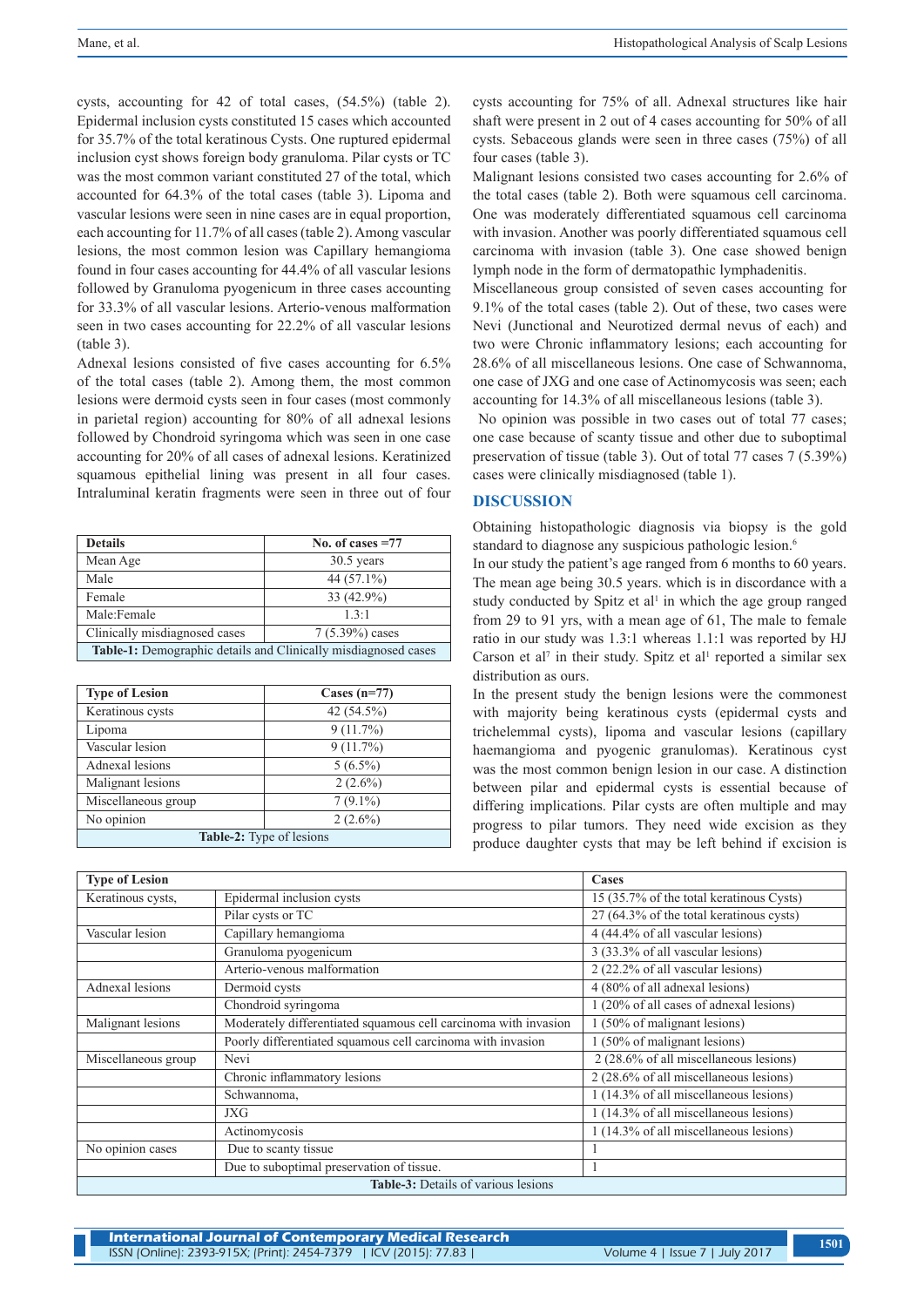#### not adequate.<sup>8</sup>

In the study by Leena et al,<sup>9</sup> they found  $32.6\%$  cases of keratinous cysts (most common), 10.9% cases of lipoma and 21.7% cases of vascular lesions. This is in concordance with our study. Garcia-Rojo et al<sup>10</sup> also found 16 trichilemmal cysts and eight lipomas in 62 scalp aspirates. Similarly Hingway SR et al8 also reported keratinous cysts, including epidermal and pilar cysts, as the commonest lesions diagnosed among scalp lesions. Lymph node lesions were least commonly seen in all the above studies including ours. We found only 1 case (1.3%) out of total 77 cases. In our study malignancies constituted 2.59% of all the cases. Squamous cell carcinoma was the most common malignancy among all malignant tumors of scalp. We found only two cases of malignant scalp tumors both of them were squamous cell carcinoma. In present study which correlated with the studies carried out by Leena et al<sup>9</sup> and Adu EJK et al.<sup>11</sup> Another study by Manchanda et al<sup>12</sup> found that basal cell carcinoma was more common than squamous cell carcinomas and was seen in elderly patients.

In our study keratinous cysts were the most common lesions accounting for 54.5% correlates with study of Carson et al,7 keratinous cysts (26.7%) were the most common cystic lesions. Trichelemmal cyst was the most common benign lesion in our case. We found 27 cases (36.0%) out of total 75 benign lesions. Trichilemmal cyst, also called as pilar cyst, presents as smooth, mobile, firm dermal nodule on the scalp and these are keratin filled cysts with a wall resembling the external root sheath of a hair follicle. These cysts affect 5% to 10% of the population. They are most often benign and can recur after incomplete excision. In some cases, malignant degeneration and invasion can occur.<sup>13</sup>

Epidermal cysts are common subcutaneous lesions that usually involve the scalp, face, neck, back, or trunk. Conventional epidermal cysts are usually slow-growing masses ranging from a few millimetres to a few centimetres in diameter and are less than 5 cm in diameter. Giant epidermal cysts with a diameter of 5 cm or more are rare but have been reported<sup>14</sup> We found 1 giant epidermal cyst of a size 7 x 5.5 x 4cm (more than 5 cm in size) accounting for 6.7% of all epidermal cysts. Im JT et al<sup>14</sup> mentioned 1 case of giant epidermal cyst in their study. Due to the intrinsic anatomy of the scalp and face, benign lipomas are relatively uncommon with a case prevalence of 2%–14%.15 We had 9 cases of Lipoma accounting for 11.7% of all scalp lesions. This finding was comparable to study carried out by Truhan et al.<sup>15</sup> Carson et al<sup>7</sup> and Spitz et al<sup>1</sup> reported 5.5% and 2.8% cases respectively of lipoma in their study of scalp lesions, there was a slight discordance in the incidence of our study and these two studies.

Histopathological assessment was done according to ISSVA (International Society for the Study of Vascular Anomalies) classification. Vascular lesions in our study were broadly classified into vascular tumors and vascular malformations. Increased endothelial cell turnover was witnessed in vascular tumors and was not appreciated in vascular malformations. Increased endothelial cell turnover was assessed histopathologically under light microscopy by documenting increased mitoses. Of the 9 cases we reported, 7 cases (77.8%) were classified as vascular tumors which included haemangioma and 2 cases (22.2%) were classified as vascular malformations (Arterio-Venous Malformation).Our findings correlated with other studies done by Ramani et al<sup>16</sup> and Adnani et al.<sup>17</sup> In the study by Ramani et al,<sup>16</sup> of the 44 cases reported, 39 cases were classified as vascular tumours which included haemangioma and 5 as vascular malformations which included lymphangiomas. Our results were consistent with available literature.

Capillary haemangioma was the most common vascular lesion found in our study. It accounted 44.4% of all the vascular lesions. Kapuria et  $al^{18}$  in their study showed similar findings.

In our present study, we found 3 cases of pyogenic granuloma with female predominance. It accounted for 3.9% out of total 77 studied cases. In the study by Leena et al, $9$  they found 7 cases (15.2%) of pyogenic granuloma out of total 46 cases they studied. In our present study, we found 4 cases of dermoid cysts and they were analysed histologically.

The histological appearances revealed in the present study remained highly comparable with studies conducted by Reissis at el<sup>19</sup> and Shields et al.<sup>20</sup> Chondroid syringoma represents the cutaneous counterpart of mixed tumour (pleomorphic adenoma) of salivary glands, therefore it is also termed "mixed tumour of the skin". It is a rare, benign, skin appendageal tumour. We found 1 case out of total 77 scalp lesions in our current study accounting for 1.3% of all cases. Histological findings seen in our case were nests of cuboidal epithelial cells, few ductules, and occasional keratinous cysts filled with eosinophilic material and fibromyxoid stroma showing lobules of mature cartilage with bone formation.

In the present study, we found 1 case of Schwannoma in our present study. Histopathological findings revealed typical features of Schwannoma. Tumour was encapsulated by perineurium, and characterized by two types of histological patterns: Antoni type A and Antoni type B. Antoni type A is highly ordered cellular pattern in which spindle cells are arranged in compact fascicles and their nuclei are arranged in palisades (Verocay bodies). Antoni type B tissue is less cellular with pale zones of gelatinous matrix and admixed with cystic, edematous or myxoid degeneration.

One single case of juvenile xanthogranuloma out of 77 cases accounting for 1.3% of total cases. Usually lesions are of size 0.5 to 1cm in diameter. Most of lesions appear during first year of life.21 But in our study we found 1.8 x 1 x 1cm sized juvenile xanthogranuloma lesion in adult age group. The lesion in adult is not uncommon (like in our study). In our study we had single case of actinomycosis out of 77 cases accounting for 1.3% of total cases. Typical microscopic findings of actinomycosis was seen in our case microscopic finding shows chronic abscess with polymorphs, surrounding granulation tissue and fibrosis.<sup>22</sup> In our study two cases of nevi seen (1 was junctional nevus and other was neurotized dermal nevus accounting for 2.6% of total cases.

In our study, there were two inconclusive cases  $(2.6\%)$ . This percentage was comparable with that of Spitz et al<sup>1</sup> (2.86%) and Carson et al<sup>7</sup> (5.56%).

We found 7 cases (9.1%) in our current study with changed clinical diagnosis after histopathological examination. Benign tumours like Schwannoma and Chondroid Syringoma were clinically misdiagnosed as sebaceous cysts.1 case of epidermal cyst was found to be hemangioma after histopathological examination. These could be due to similar clinical